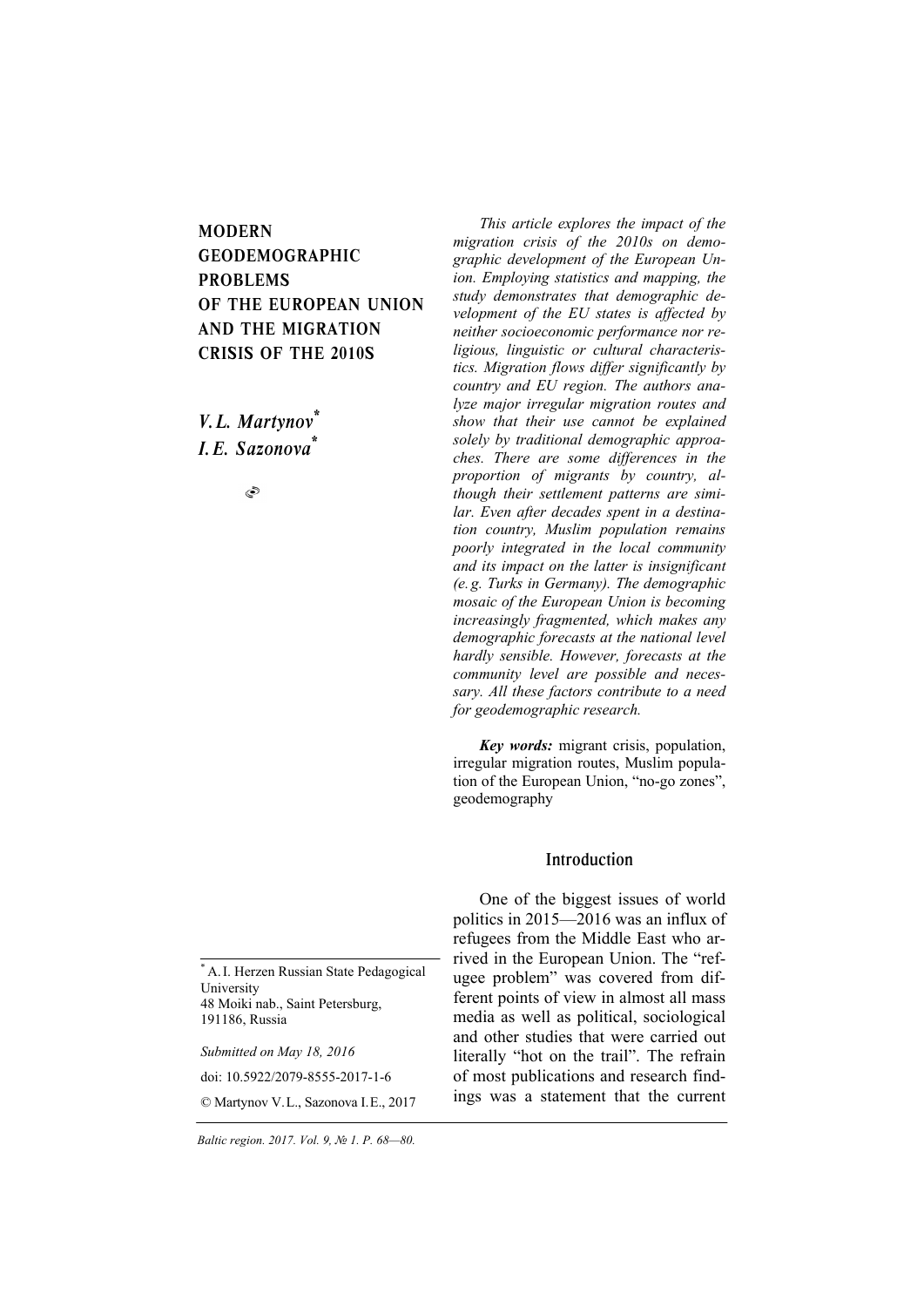flow of refugees would radically change Europe due to the fact that the birth rate in Asian countries is much higher than in European countries, which will have a very negative impact on the development of the "united Europe". It should be noted that similar problems are also common for modern Russia.

### The main tendencies of population changes in the European Union

In order to understand how illegal migrants of 2015 can affect geodemographic development, it is necessary to turn to data not only about their numbers and origins, but also to data on the population of the current EU and the main processes of its quantitative and qualitative transformation. Undoubtedly, the problem of migration in the European Union on the whole and illegal migration in particular have repeatedly attracted researchers' attention, and some of their articles on this topic have been published in geographic journals (example [12, 14]). Among the latest works we can name an article titled "Migratory connections of Europe: spaсe-temporal transformation" by D.V. Zhitin, A.A. Krasnov and A.V. Shendrik, which was published in the spring of 2016 [10].

The most basic indicator that characterizes features of demographic development of any country, region, etc. is the dynamics of population. As of January 1, 2015, the population of the European Union (EU-28) accounted for approximately 508.5 million people, which is by almost 1.5 million people more than at the beginning of 2014. During ten years (2005—2015) the population of the European Union increased by 14 million people (as of 1 January 2005—494.5 million) [25]. Obviously, the size of the EU population is very high and it continues to grow, albeit at a slow pace (about 0.03% per year). However the recent years have seen some acceleration of the growth rates: compared to 1994—2014 when an annual increase in the population was 1.3 million a year, both in 2013 and 2014 the EU population increased by 1.7 million people [21, p. 4].

A question arises: what are the components of this growth? The basis for the growth of the EU population in 2013 was formed by mechanical movement of population — a share of external migration contributed about 95% of total population growth [21, p. 4].

Before the 1990s, the natural increase in the EU exceeded the migration rate; in 1991 the mechanical increase exceeded the natural one for the first time, and in 2003 its share had reached 95% of total population growth. Then, between 2003 and 2009, the share of mechanical growth decreased and accordingly the share of natural growth increased; in 2009 the share of natural growth reached  $43\%$  and the mechanical one  $-57\%$ . Later the share of mechanical growth began to grow again [21, p. 4]. In 2014, the share of natural increase in the total growth of the EU population made up 14.5 % and the mechanical growth — 85.5% [23, p. 20].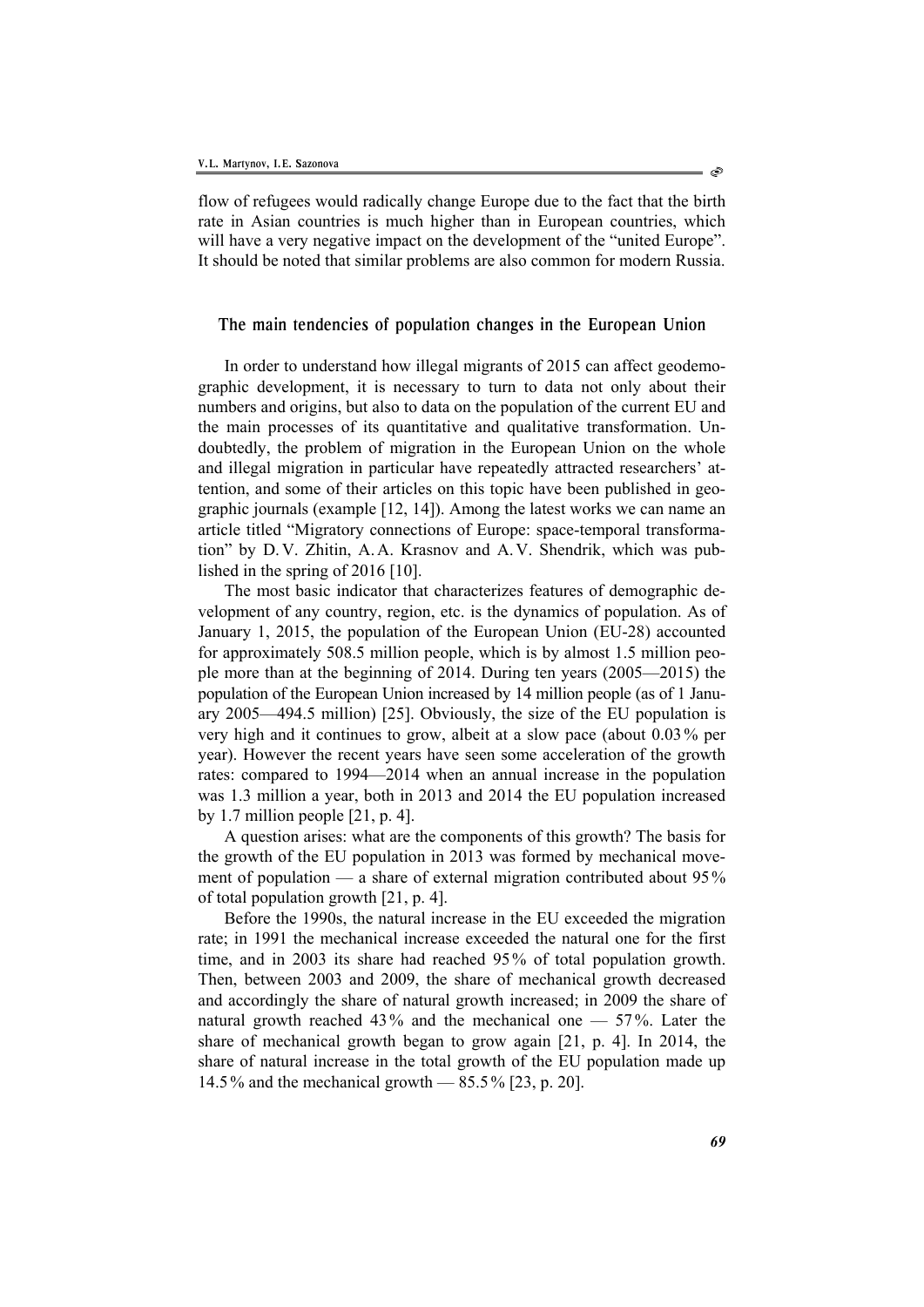The decrease in the share of mechanical growth in 2003—2009 is fully understandable, particularly at the end of this period (i. e. the financial crisis of 2008). However the increase in the share of natural growth cannot be so easily explained. The growth of natural increase in these years was revealed by the authors of this article on the basis of examples of Poland, the Czech Republic and Slovakia [7; 8]. It was called "eurobabyboom" as it coincided with the first years of membership of these states in the European Union.

In general, the demographic situation in post-industrial society can be defined as the fifth stage of demographic transition. The characteristic feature of this stage, distinguishing it from the fourth stage, is an increase in the birth rate in the conditions of stably-developing "well-fed" society. The birth rate at this stage may increase due to better quality of life.

Living conditions, in particular for women, allow giving birth to and bringing up more than one child without any harm to the career or status in society (i. e. nannies, flexible work schedule, work from home). In such circumstances, the value of the family increases. For many years of emancipation women have reached a certain position in society. They do not have to fight for their rights; they have good education and profession, and can afford to raise several or even many children, interrupting their career for a short period of time or even continuing their work. As a rule, the age of women giving birth to children at this stage is higher compared to the previous stages.

According to the geodemographic approach, the so-called civilizational differences do not reveal themselves. When describing a method for attributing countries and territories to civilizational groups, G.M. Fedorov says, "we consider religion as the first typological sign, with the second sign being a language community (language, language group, language family) and the third one historical (i. e. being a part of a state or its colony for a long time)" [16, p. 67]. It is difficult to say with complete certainty that the entire set of these signs or some of them individually are manifested in the geodemography of modern "united Europe".

The most favorable ratio of natural and mechanical growth in 2011— 2014 among the EU countries was demonstrated by the Catholic Slavic Slovenia: the natural increase in 2011 was 1.6 times higher than the mechanical one, and in 2013 — more than 4 times higher (by: [21, p. 7]). What is the current situation in this country? It is difficult to answer this question because in the second half of 2015 its territory was crossed by one of the primary migratory routes for refugees traveling from Greece to the main part of the European Union.

There is a combination of natural loss and mechanical outflow in the countries on the outskirts of the EU. These states are completely different in "civilizational" terms: for example, Catholic Romanian-speaking Portugal, Protestant Orthodox Latvia (where the majority of population speaks two languages — Latvian and Russian), Romanian-speaking Orthodox Romania, Slavic Catholic Croatia (where the Orthodox population is very small as a result of the genocide of the Serbs in the 1990s), and Orthodox Greece (its language is not similar to any other Indo-European language).

Ò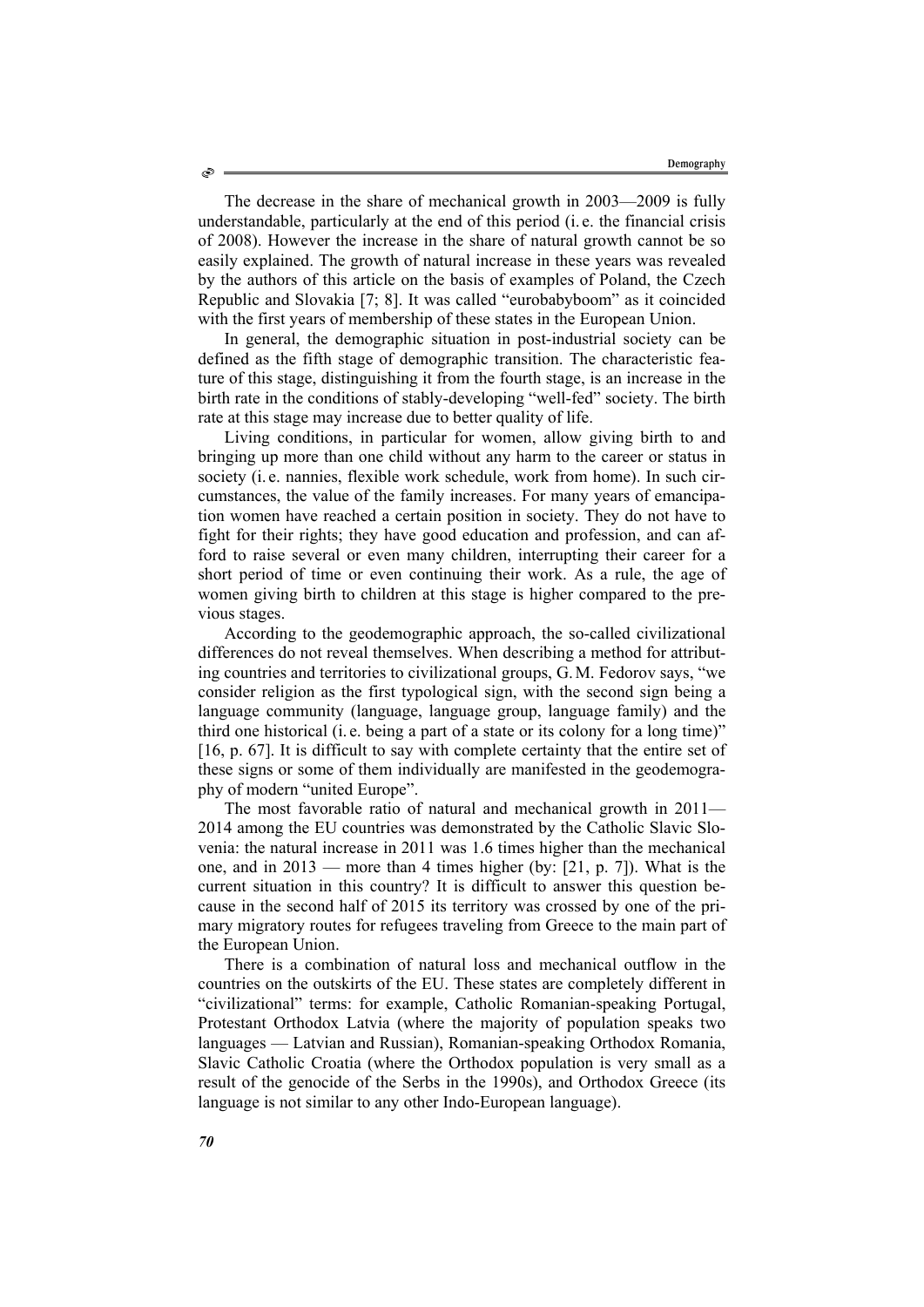It is common for the "old" countries of the European Union, which formed a basis for its "supranationalism", to have a huge variety of combinations of population movement and migratory movement rates. For example, Belgium and the Netherlands are characterized by small, but quite steady natural change of populations, although they might seem to be almost "endangered" countries. In 2013, the natural increase in the population of Catholic bilingual Belgium (Romanic Walloons and German Flemish) is less than its migration balance (natural increase  $-1.5\%$ , migration balance  $-$ 2.3 ‰), but in German-speaking Protestant Netherlands the natural increase exceeded the migration balance (1.8 ‰ and 1.2 ‰).

Germany is a country with the largest population in the European Union. It consists of Protestant (north) and Catholic (southern) parts. The natural population decline here is combined with the positive migration balance  $(-2.6\%$  and  $5.6\%$ ) [21, p. 4]. Moreover, data on natural population movement in Germany does not reveal any dependence of the birth rate on religious affiliation of population. In 2013 the natural population growth was observed in two cities — Berlin and Hamburg (0.7 and 0.5 ‰). Both cities are located in the northern part of Protestant Germany. But in another northern German city, Bremen, the natural population decline of around 3.3 ‰ was observed. In the southern Catholic part of Germany, the natural population decline was also observed, although it is lower than in the north. In Bavaria, this rate reached — 1.4 ‰. The natural decline (-3.1 ‰) was observed in North Rhine-Westphalia, characterized by a high share of Muslim (mostly Turkish) population. In 2013 a gap amongst the German states in terms of birth rate reached 1.5 times (maximum — 10.4 ‰ in Hamburg, minimum 6.9 ‰ in the Saar) and a gap in terms of mortality rate  $-1.4$  times (minimum — 9.6 ‰ in Berlin and Baden-Württemberg, maximum — 13.9 ‰ in Saxony-Anhalt) [data: 26, s. 34].

When analyzing more demographically advantaged German regions, it is very difficult to reveal any significant dependence on religious and linguistic composition of population (e. g. it is not appropriate to seriously consider the impact of High or Low German dialects on the birth rate) or natural and socio-economic conditions. In our opinion, it is more important to consider certain factors and living conditions of people in specific geographic environment, which often have no quantitative indices and are difficult to be identified in statistics. It is a "state of mind" of local or regional communities formed by information flows, which arrive outside these communities and are formed inside of them. These information flows can reflect reality as both traditional and false mirrors. As information flows not only reflect society but also form it, the reality of these flows has a direct impact on the development of society, including its geodemographic development.

The above-mentioned examples of several states of "middle Europe" show that religious and linguistic affiliation of populations as well as historical aspects of countries and regions have a small impact on the current geodemographic processes in the European Union. Moreover, the factor of religious affiliation in the European Union is constantly and steadily declining, and this process was most active in the first years of the  $21<sup>st</sup>$  century [1]. This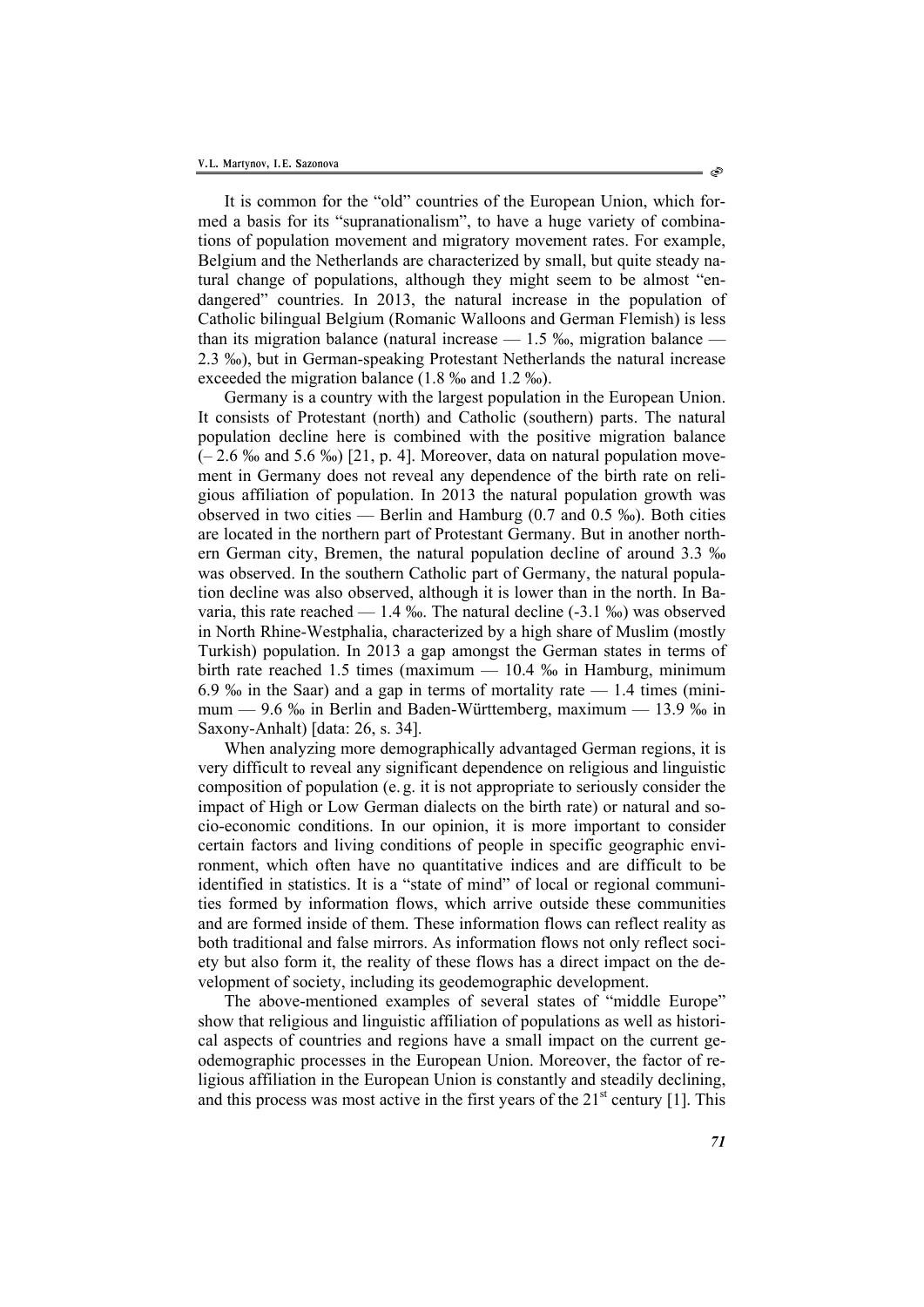tendency can be regarded as negative because Christianity provides a spiritual foundation of modern Europe. Unfortunately, it has to be admitted that dechristianization of the European Union is an active process, which is manifested in the reproductive behavior, too. So a difference between the Catholic and Protestant parts of the European Union is gradually disappearing. The orthodox part of the EU-28 (Greece, Bulgaria, Romania and Cyprus) where the adherence to Christian values in general is higher than in Catholic and Protestant countries — is too small to withstand the onslaught of dechristianization.

## Illegal immigration into European Union: features of the recent years

Before a mass "invasion" of refugees from countries of the Middle East, the countries of the European Union were characterized by significant differences in immigration rates. According to the data of 2013, the positive migration balance across the European Union amounted to 1627.7 thousand people, and 72.7% (1183.9 thousand people) accounted for Italy (the first wave of refugees came from North Africa, mostly Libya). Before that period of time, the issue of migrants had not been typical of Italy, as the main flows of migration to the European Union had been heading to France (natives of the ex-colonies), the UK (natives of the ex-colonies) and Germany (gastarbeiters, mainly from Turkey).

The current (2015) wave of refugees affected mainly Greece. This country had to face a similar influx of migrants in the first half of the 1920s when after the defeat of Greece in the war with Kemalist Turkey about 1.5 million Greeks were resettled to Greece, which led to a long-term crisis in the country that lasted for several decades until the mid 1970s (the coup of the "black colonels").

However the final destination of the refugees of 2015 was not Greece but the entire European Union. According to media reports, these migrants have no intentions to settle down or stay for a long time in Greece, although some of them will inevitably remain in the country. For the European Union, a mechanical influx of a million people is not so great. The peculiarity of this situation is in a high level of concentration of this flow both in time (most migration flows fall on the second half of 2015) and in space (most refugees landed on the Greek islands in the Aegean sea, located within sight of the coast of Turkey).

The European Border and Coast Guard Agency (Frontex) has identified eight main migratory routes into the European Union: Western African, Western Mediterranean, Apulia and Calabria, Central Mediterranean, the circular route from Albania to Greece, Western Balkan, Eastern Mediterranean and the Eastern Borders route. No account of migration along the Apulia and Calabria route has been carried out from October 2014; this data are included in the statistics on the Central Mediterranean route. So there are seven routes in fact (Fig.).

ھ،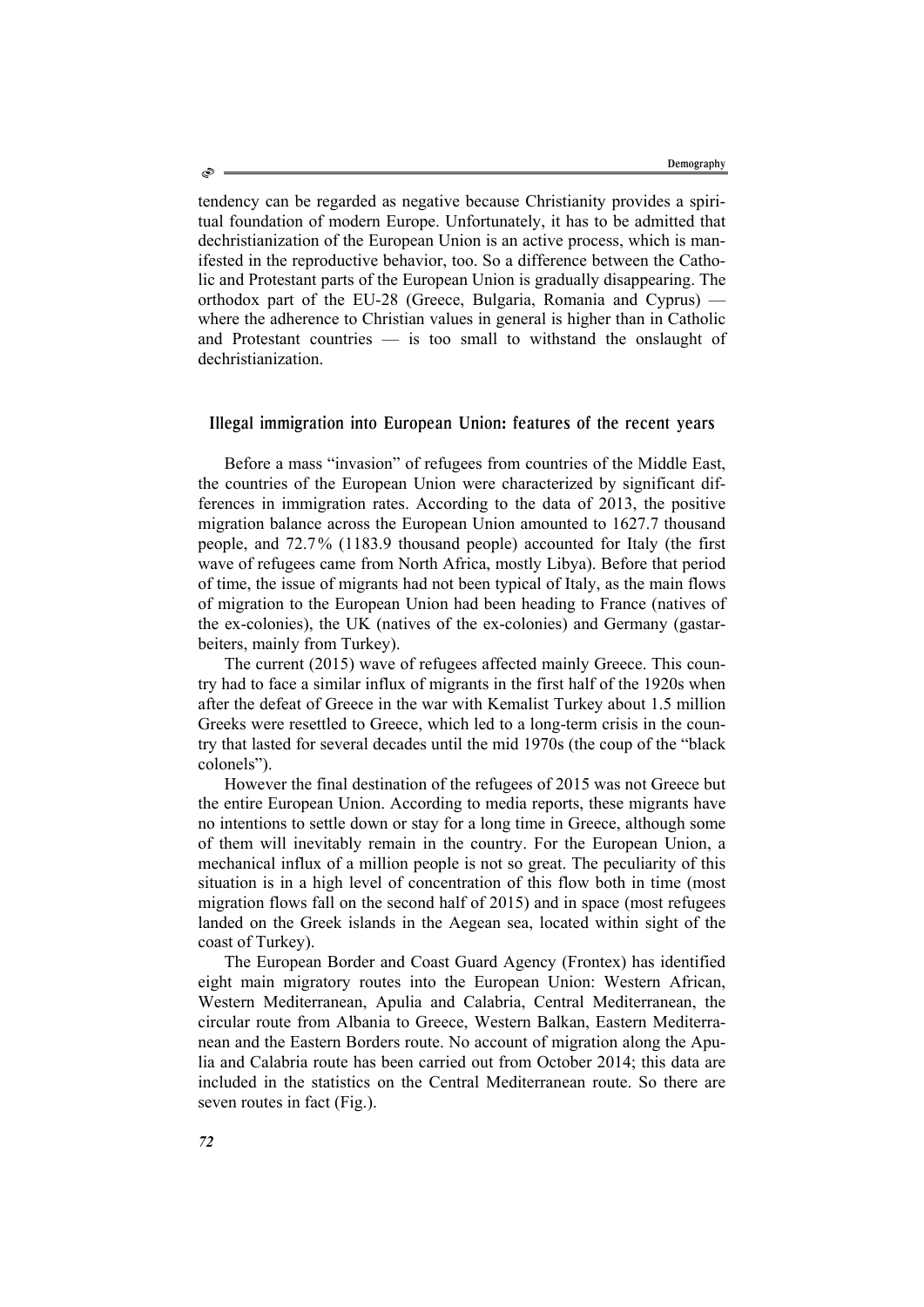

Fig. The main routes of penetration of illegal immigrants into the European Union (based on [24])

Data on the numbers of migrants travelling along these routes in 2015— 2016 is presented in table 1.

*Table 1* 

 $\hat{\mathcal{O}}$ 

| Route                          | Number of illegal immigrants |         |                             |
|--------------------------------|------------------------------|---------|-----------------------------|
|                                | 2006                         | 2015    | 2016                        |
| Western African route          | 31,600                       | 874     | 473 (January-September)     |
| Western Mediterranean route    | 6,500 <sup>1</sup>           | 7,164   | 6,090 (January-September)   |
| Central Mediterranean route    | 39,800 <sup>1</sup>          | 153,946 | 127,599 (January-September) |
| Circular route from Albania to |                              |         |                             |
| Greece                         | 42,000                       | 8,932   | 3,054 (January-August)      |
| Western Balkan route           | $3,090^2$                    | 764,038 | 121,712 (January-September) |
| Eastern Mediterranean route    | 52,300 <sup>1</sup>          | 885,386 | 172,982 (January-October)   |
| Eastern borders route          | No data                      | No data | 853 (January-August)        |

## The nu<sup>1</sup>mber of illegal immigrants arrived in the EU countries **(according to Frontex)**

Compiled on: [24].

In fact, the Western Balkan route does not exist as an independent one. Several Western Balkan countries have already joined the European Union, and for citizens of most other countries there is no need to illegally cross its

 $\frac{1}{2}$  In 2008.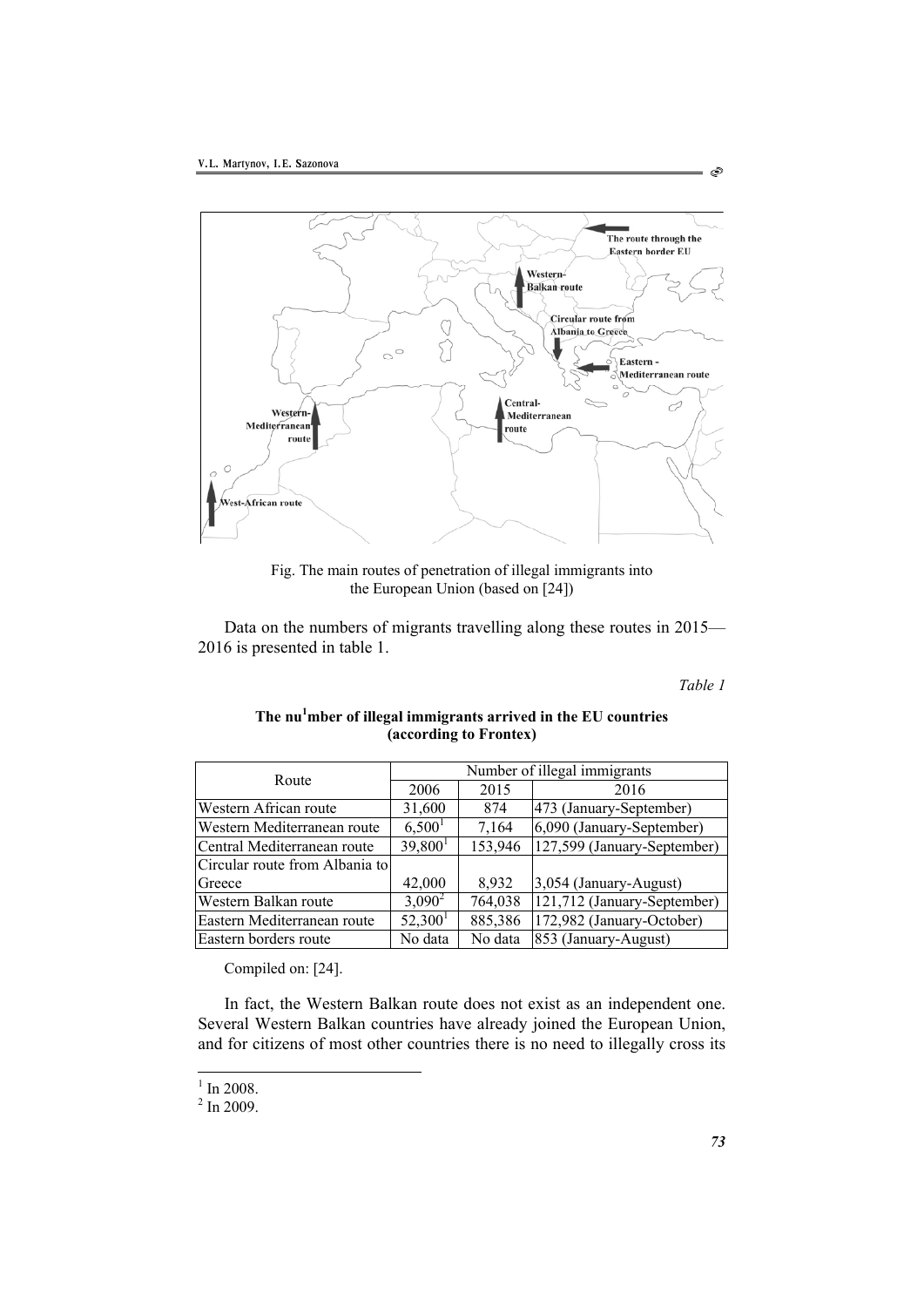borders as they have the right to enter the Schengen area without a visa (nowadays for the population of the Western Balkans nowadays a visa for entering the Schengen area is required only for the citizens of the so-called "Republic of Kosovo" that illegally separated from Serbia). The Western Balkan route in its current form is direct continuation of the Eastern Mediterranean route, but some of the refugees who cross the European Union's border in Greece are lost somewhere in Slovenia, Croatia or Hungary on the way to its other border.

It is sometimes stated that "in 2015... experts began to record a significant rise in the flow of illegal immigrants on all main routes" [5, p. 79]. But as it can be seen from table 1, the situation is not like that. The growth of the total number of immigrants leads to changing the balance of the routes.

It is not always possible to explain the "popularity" of a particular route of penetration of illegal immigrants to the European Union. The Western African route (the endpoint within the European Union — the Canary Islands) is usually chosen by citizens of Guinea, Cote d'Ivoire, Cameroon and other West African countries. The economic, social and military situation in West Africa has not dramatically changed since 2006, and it still remains the poorest region in the modern world. However the flow of immigrants from this area declined by about 40 times. The numbers of illegal immigrants from Albania to Greece decreased by 5 times, although the living standards in Albania significantly yield the same value even in the poorest countries of the European Union and there are no other reasons for migrating from Albania but the economic ones. The Eastern Mediterranean route, which hosts the main flow of refugees now, is not new: in 2008, more than 50,000 people passed through it. An abrupt increase of the flow on this route is usually associated with a civil war in Syria but the war has continued since 2011.

Illegal immigrants from Syria indeed constitute the largest group of refugees taking this route, but they are followed by refugees from Afghanistan, where the internal clashes complicated by external intervention have taken place since at least the 1970s, and from Iraq, which is in a state of internal strife since the overthrow of Saddam Hussein in 2003. Obviously, illegal migrants come to the EU countries in search of a better life, but it is not always possible to understand what sets in motion tens and hundreds of thousands of people so that they set off for a journey full of risks. Similarly, it is not always clear what stops these flows. Statistics on illegal migration into the European Union shows a sharp rise and an equally sharp decline in the number of migrants in different directions.

Apparently, key importance in this case is placed on modern means of information and communication (social networks, mobile communication). "Poor" countries are only slightly inferior to the "rich" ones in terms of the level of development of modern networks: in the countries of the Middle East, which provide main flows of illegal migrants, cell phones and Internet access, including mobile, are currently no longer a luxury. It can be illustrated by numerous street shops selling "mobile phones", computers and other modern electronic equipment in this part of the world. Society in the East is no less susceptible to informational influences than society in the

Ò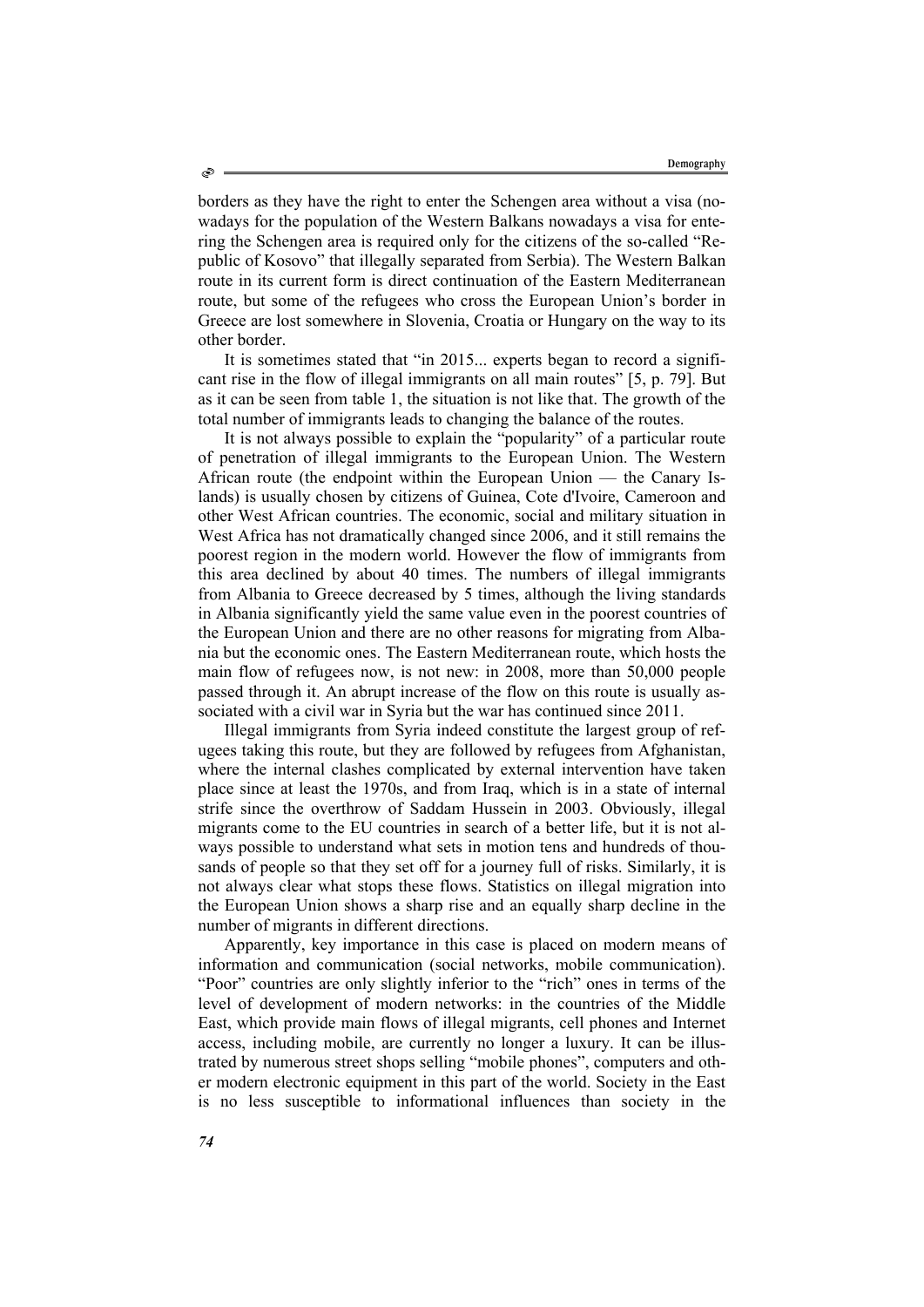postindustrial countries. Communication technologies are developing at a faster rate compared with traditional economic activities, and the level of their development does not correspond to the level of development of productive forces of these countries. Accordingly, we can assume that migration flows are largely formed by "fashion" for migration, which appears and disappears. However, this issue requires some deeper research.

We can assume that the external borders of the European Union were crossed by approximately 1.1 million illegal migrants in 2015. There is no contradiction with the data presented in table 1. According to this information, Frontex registered approximately 1.8 million illegal migrants. This agency is not engaged in legal border crossings because it is a job of border services of a respective state. But a large part of migrants was taken into consideration twice — when crossing the external borders of the European Union in the Aegean sea (the border between Turkey and Greece, the Eastern Mediterranean route) and when crossing the borders of the Schengen area on the Balkan Peninsula (the Western Balkan route). Both borders, as it was mentioned above, were crossed by the same people, so the total number of illegal migrants is lower than the sum of data in the table by the number of migrants who arrived in the EU on the Western Balkan route.

For the European Union, with its half a billion population, it is not a big figure. Frequent statements that the inflow [of immigrants] can significantly affect demographic conditions in Europe and stimulate its islamisation are hardly justifiable. For example, originally Turkish population of Germany now accounts for approximately 3 million people. The Turkish diaspora in Germany started to form back in the 1960s, and now it is represented by three or even four generations. However, one of the main issues with the Turkish population is lack of their integrity in the country's life. In other words, the Turkish population is isolated or at least semi-isolated from the German one.

In France, the share of Muslim population in 2008 reached 8 % of the population aged between 18 and 50; according to the French Minister of Foreign Affairs a share of Muslims in France estimated for 8—10%. If the Muslim part of population is actually 10% of the country's population, then it is roughly 6.5 million people. In France, like in Germany, Muslim (predominantly Arab) population is extremely poorly blended with the French. In Great Britain, the share of Muslim population constitutes 5.4% in England and Wales, and 1.5% in Scotland.

The highest estimation of Muslim population in the European Union in 2012 is 23 million people. The overall number of refugees from the Muslim countries who arrived in the European Union can be estimated for 2—2.5 million people. Even considering these figures, the overall Muslim population in the European Union is estimated for 25 million people, which is approximately 5% of the entire population of the "united Europe".

In the European Union, Muslim population, including both legal and illegal migrants, prefers to gather in certain blocks or districts, which are called "no-go zones". It is claimed that there are around 900 "no-go zones" in London, Paris, Stockholm and Berlin, and they are not controlled by any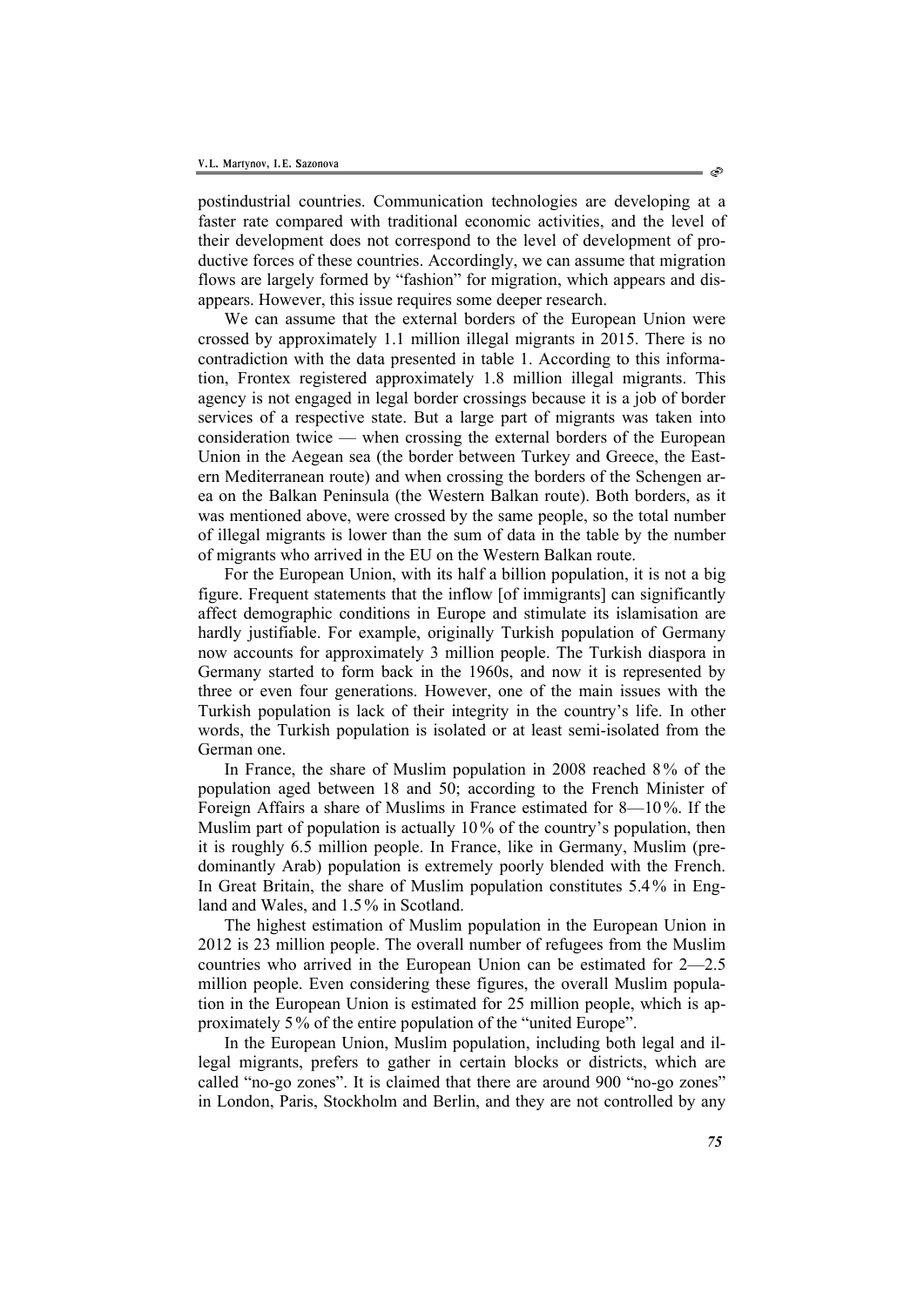authority and live by their own rules/laws. It is thought that in France there are dozens of such zones where the police and gendarmerie cannot set the order or just enter it without the risks of reaction, gunfire or even armed confrontation.

Linked to the terrorist attacks in Paris (November 13, 2015), Belgium (March 22, 2015) and Nice (July 14, 2016), broad publicity was brought to the Sint-Jans-Molenbeek commune, where the share of African expatriates in 2015 reached 37.1%. The share of African and Asian population in the Ganshoren commune (included in the Brussels-Capital Region) is increasing.

There is nothing unusual in the formation of such zones. For all major European cities it is quite common to have a high level of territorial and social differentiation of population, for example, division of a city into "bad" and "good" districts. Therefore, in any big European city there are districts for immigrants and deprived locals as well as districts for very rich citizens for whom immigrants or paupers perform serving or catering work. There are much more districts with European population in Brussels than districts with non-EU immigrants. Even more, the share of European population in Belgium's capital has been constantly growing in the recent years: in 2015 it increased from 59.3 % to 69.7 %. It should be also noted that there are some European Union and NATO headquarters in Brussels, which leads to a high number of foreigners in the city.

A "no-go zone" can be called, in a more simple way, just a ghetto, inhabitants of which have moved there without being forced to do so. Migrants arrive from the countries where the values are different from the ones typical for modern Europe. They, like all other migrants in all times and parts of the world, try to stay together, assuming it is easier to survive in this way in an unfamiliar place. The demand for unskilled labour is falling, and even if it remains, places of immigrants from Muslim countries are taken by citizens of the new members of the European Union — Eastern Europe. Poles, Romanians and Bulgarians who live in Western Europe also tend to form their own ethnic districts.

The Muslim world is absolutely heterogeneous, which can be illustrated by civil wars in Syria and Yemen, still being raged in spring 2016, in which some groups of Muslims fight against the other ones.

## Forecasts of demographic development and probability of their realization

According to some forecasts, the proportion of Muslims in the European Union's population is going to reach 20% by 2050. This information is widely announced in the media [11]. But these forecasts are based on the linear extrapolation of actual data on natural and mechanical growth of the European Union's population and the EU's Muslim population. However, both indicators will change inevitably in a direction that cannot be predicted. In a demographic forecast, that could have been made in 1980 (35 years ago,

ھ،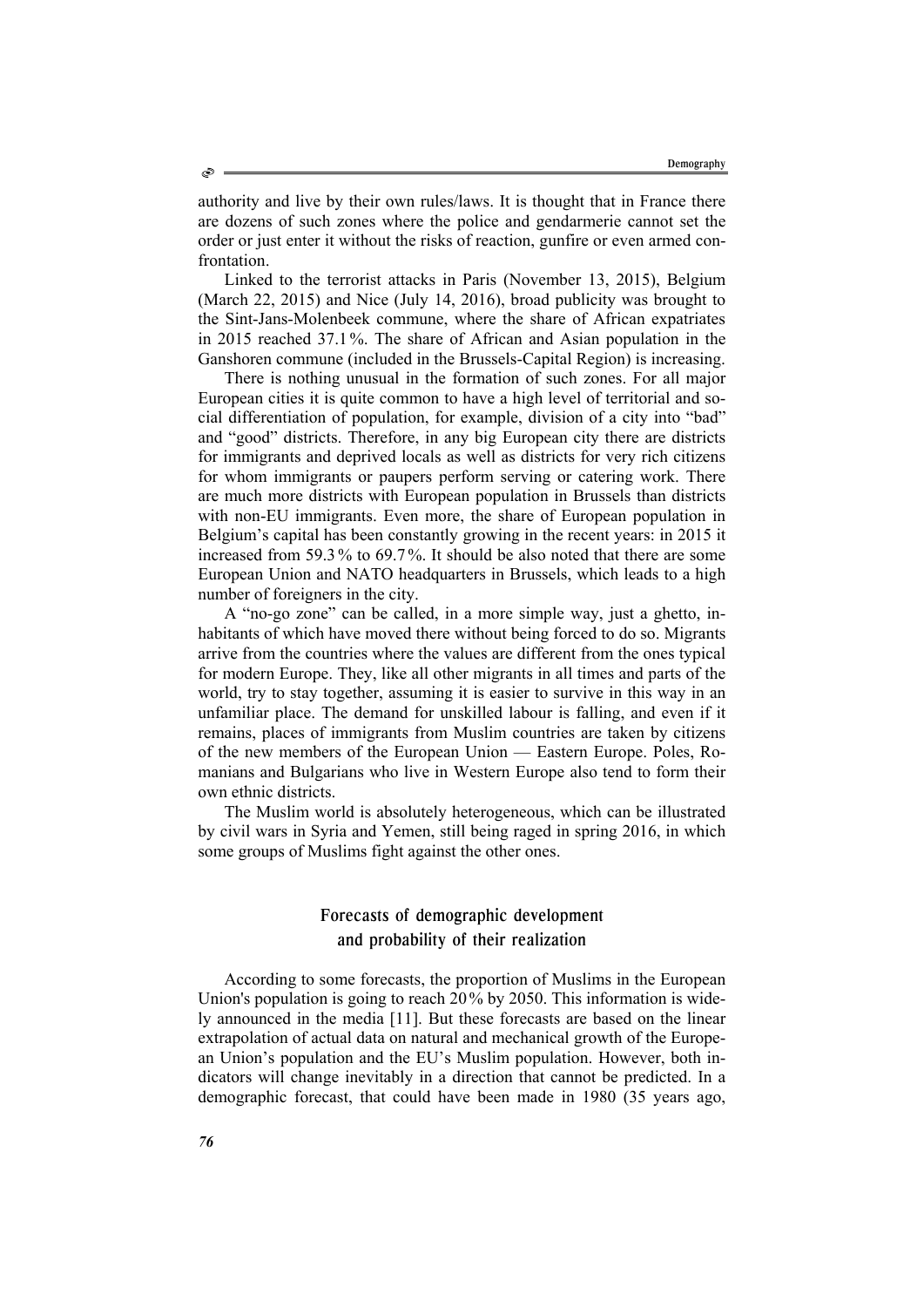which is approximately the same period of time that remains until 2050) to predict composition of population of the European Economic Community (EEC) in 2015—2016, the attention to Muslims would be unlikely to be drawn at all as their share in the total population of the EEC was extremely small at the time.

The forecasts, proposed at the end of the last century, did not come true. According to M.A. Klupt's view on the projections of 1999, "... differences between forward-looking estimates and reality are determined, to a large extent, by perceptions that prevailed only a decade and a half ago. An important element of those perceptions was the image of an aging and dying due to a low birth rate Europe" [15, p. 58].

The current geodemographic situation (using the terminology of G.M. Fedorov, see [17]) changed in a way that no one was able to foresee even 15—20 years ago. The extreme variability of moods and attitudes of current European society provides no basis for a reliable forecast of society development in any direction, including the demographic one. Long-term forecasts of such vast and crowded areas as the "united Europe" are actually transformed into guesses, with the same level of probability for the "predicted" events.

We should address the supporters of the idea that social development can be predicted with the following question: can they give an example of if not a long-term then at least medium-term accurate forecast of demographic, economic or social development? There are no such forecasts, and their preparation is just a "numbers game" with no real result. Only predictions made by the UN demographers about the population of the Earth and its major regions are always true, but it should be borne in mind that the UN both produces forecasts and announces them to be filled so it is impossible to check them.

However, at the local or even regional levels, such forecasts can give more or less reliable results. Local communities of people are often formed on the basis of income level and similar social status of their inhabitants. It is clearly visible in today's European Union. On this basis, the value of geodemographic research, which explores society in the context of geographical environment of its habitat, must be increased.

Most representatives of the demographic science understand this importance. For example, one of the most famous Russian demographers A.G. Vishnevsky in the article "After the demographic transition: divergence, convergence or diversity" concludes that "... the demographic transition includes transition from one type of spatial and temporal diversity of demographic indicators to the other" [4, 128]. But it is the "space-time diversity" that is an object of geodemographic research.

However, the demographic "mosaic" — that is being emerged in the European Union as a result of heterogeneous processes of natural and mechanical movement of population, the driving forces and motives of which can be only guessed — demonstrates that the time of "universal theories", supposedly suitable for the whole world and for all times, has passed in demography, as well as in other social sciences. Based on this fact, one can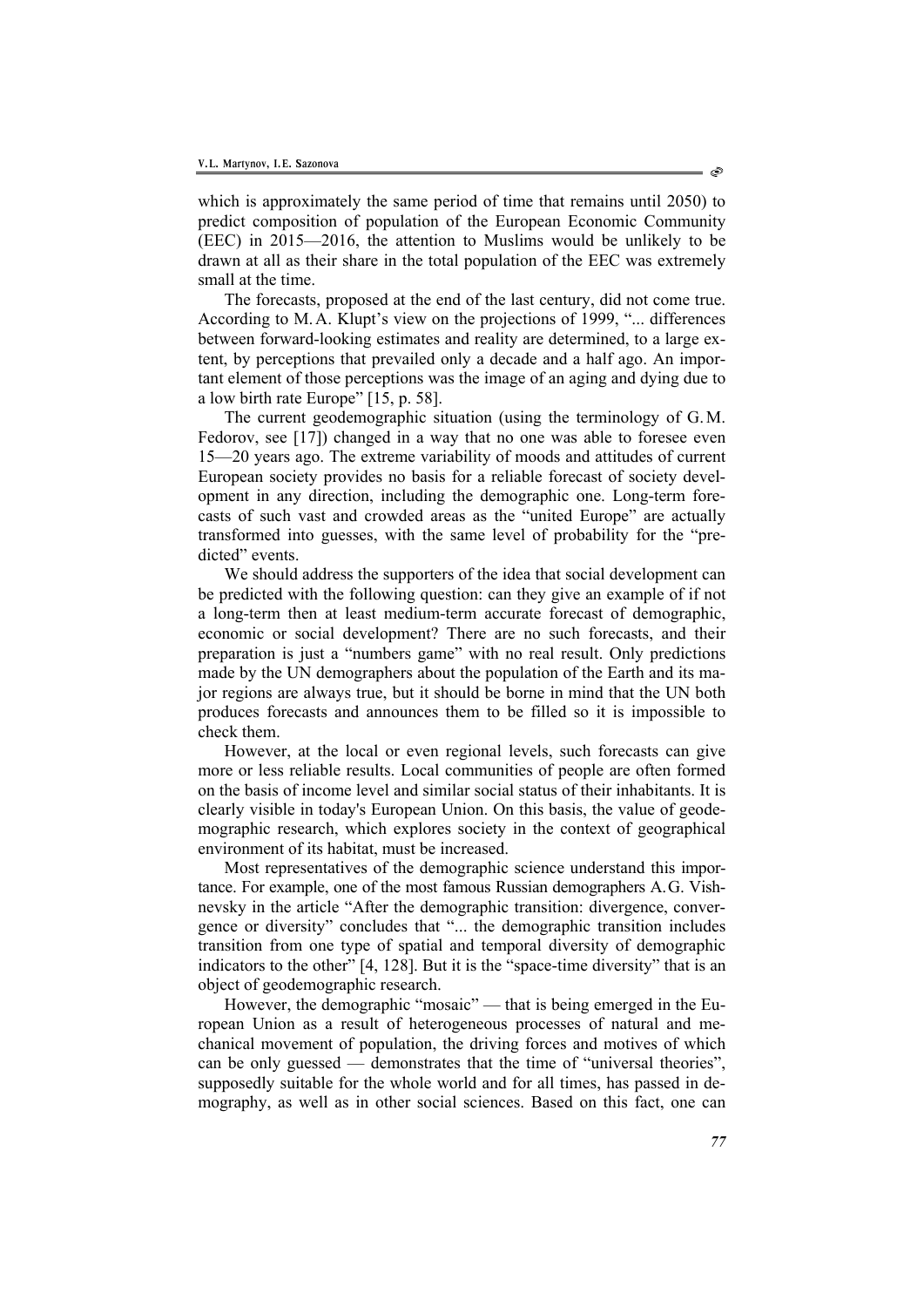only agree with the statement of M.A. Klupt that "the paradigm of a single line development promotes the knowledge of the world in those cases where processes or an overall trend unifying them are unidirectional. To investigate the causes of multi-directedness of the processes or differences in the development of geographic, social, cultural and other segments of the world, a single-line development paradigm is not enough" [13, p. 36]. In order to understand, analyze and forecast the processes of current demographic development of the European Union, much more attention must be paid to the typology of geodemographic processes, to geodemographic zoning created on its basis and to designing development models for each type of region.

### Conclusion

It is believed that the characteristics of the demographic development of the Old World countries can reduce their value in the modern world. Thus, according to R.S. Grinberg, "both the EU and Russia are objectively decreasing "quantities" in the modern world, where economic power is rapidly shifting to the East. What is more, demography is not in their favor" [6, p. 8].

However, it is questionable whether one should fully agree with this opinion. The fact that migration flows head for the EU, and not vice versa, already indicates that the level of economic and social development of the EU countries considerably exceeds that of the surrounding regions. The same is true, albeit to a lesser extent, about Russia. As long as the inhabitants of most of the former republics of the USSR and even those states which have never been part of it (such as China) cross our borders in order to find "work", one can be sure that in future neither the "united Europe" nor Russia is going to become those objectively decreasing "quantities".

It is beyond any doubt that the current flows of migrants in the EU and Russia are very large. Yet the situation is neither catastrophic nor unusual so far, as it can be seen on the example of migrations in the EU. Europe to a greater extent and Russia to a lesser extent are likely to come to an "equilibrium" state, in which qualitative development of society and quantitative (demographic) development will continue at the same speed. Therefore it can be claimed that their importance in the world is going to grow, rather than to shrink. However one should keep in mind the fact that the EU with its half a billion population can only "be shaken" by the current "migration crisis", while for our country, with its population of a little over 140 million people, an influx of migrants originating from the Asian republics of the former Soviet Union may have much more serious consequences.

#### References

1. Balabeykina, O., Martynov, V. 2015, Lutheranism in Finland: past and present, Balt. Reg., no. 4 (26), p. 113—121. DOI: 10.5922/2079-8555-2015-4-9.

2. Bolshova, N. 2013, Germany: Turkish origin migrants are almost not involved in the political life of the country, MGIMO University, available at: http:// old.mgimo.ru/news/experts/document240923.phtml (accessed 05.04.2016). (In Russ.)

ھ،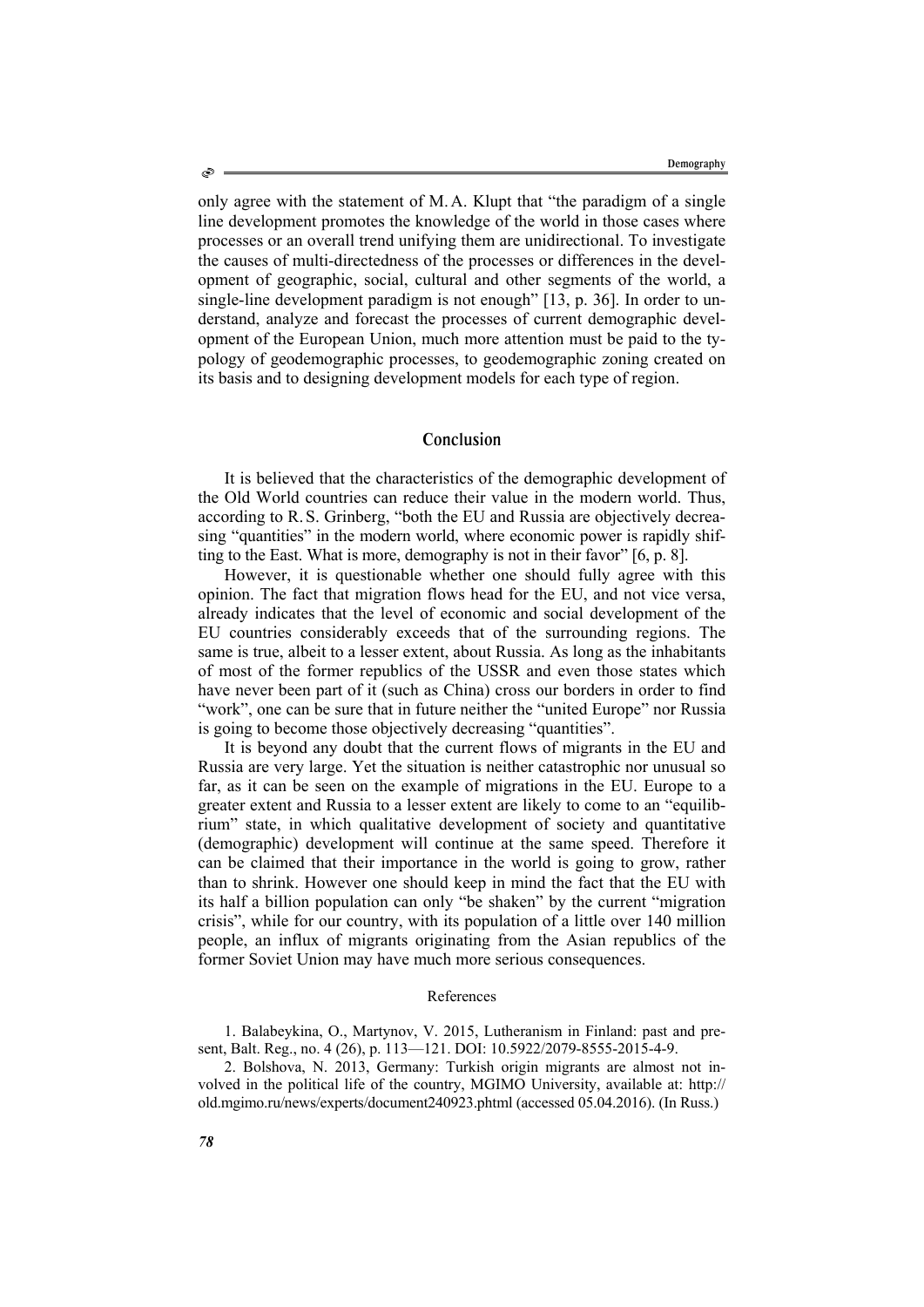3. Weinstein, G. 2012, Future policy of multiculturalism in Europe, Rossiya i musul'manskii mir [Russia and the Muslim world], no. 1(235), p. 127—144. (In Russ.)

4. Vishnevski, А.G. 2015, After the Demographic Transition: Divergence, Convergence or Diversity? Obshchestvennye nauki i sovremennost' [Social Sciences and Modernity], no. 2, p. 112—129. (In Russ.)

5. Voinikov, V. 2015, Legal aspects of the EU policy on irregular immigration, Balt. Reg., no. 4, p. 55—65. DOI: 10/5922/2079-8555-2015-4-4.

6. Greenberg, R.S. 2012, The crisis of European integration: the award before sunset? Mir peremen [World change], no. 4, available at: http://mirperemen.net/2012/ 10/krizis-evropejskoj-integracii-nagrada-pered-zakatom/ (accessed 05.05.2016). (In Russ.)

7. Degusarova, V.S., Martynov, V.L., Sazonova, I.E. 2016, Geo-demographic situation in the Czech Republic and Slovakia at the end of XX — beginning of XXI century, Izvestiya Russkogo Geograficheskogo Obshchestva [Regional Research of Russia], no. 2, p. 83—94. (In Russ.)

8. Degusarova, V.S., Martynov, V.L., Sazonova, I.E. 2015, Demographic development in Poland during the years of its membership in the European Union, Izvestiya Russkogo Geograficheskogo Obshchestva [Regional Research of Russia], Vol. 147, no. 1, p. 77—86. (In Russ.)

9. Yelmanova, D.S. 2015, The latest trends in the ethnic structure of the population of the Brussels-Capital Region, Mozaika gorodskikh prostranstv: ekonomicheskie, sotsial'nye, kul'turnye i ekologicheskie protsessy [Mosaic urban spaces: economic, social, cultural and ecological processes], Collected materials of All-Russian scientific conference, Moscow, MSU, 27—29 November 2015, p. 79—84. (In Russ.)

10. Zhitin, D., Krasnov, A., Shendrik, A. 2016, Migration Flows in Europe: Space and Time Transformation, Balt. Reg., Vol. 8, no. 2, p. 101—124. DOI: 10.5922/ 2079-8555-2016-2-6.

11. Every fifth inhabitant of the European Union in 2050 will be a Muslim, 2009, Vesti. Ru, available at: http://www.vesti.ru/doc. html?id=308452 (accessed 08.04.2016). (In Russ.)

12. Klupt, M.А. 2011, Immigrant minorities of Western countries: geo-demographic dynamics in the 2000s, Izvestiya Russkogo Geograficheskogo Obshchestva [Regional Research of Russia], Vol. 143, no. 6, p. 22—29. (In Russ.)

13. Klupt, M.А. 2014, Paradigms and modern demography opposition, Demograficheskoe obozrenie [Demographic Review], Vol. 1, no. 1, p. 34—56. (In Russ.)

14. Klupt, M.А. 2013, Changes in the geographical structure of world production and international migration, Izvestiya Russkogo Geograficheskogo Obshchestva [Regional Research of Russia], Vol. 145, no. 5, p. 1—9. (In Russ.)

15. Klupt, M.А. 2015, The center-periphery relations in Europe: demographic aspect, Mirovaya ekonomika i mezhdunarodnye otnosheniya [World Economy and International Relations], no. 2, p. 58—67. (In Russ.)

16. Fedorov, G.М. 2015, A complex multi-level typology of European countries, Sotsial'no-ekonomicheskaya geografiya. Vestnik Assotsiatsii rossiiskikh geografov-obshchestvovedov [Socio-economic geography. Bulletin of Russian geographers, social scientists Association], no. 1 (4), p. 67. (In Russ.)

17. Fedorov, G. 2014, Current Issues in the Geodemographic Studies in Russia, Balt. Reg., no. 2, p. 4—21. DOI: 10.5922/2079-8555-2014-2-1.

18. International Religious Freedom Report for 2014. France, 2014, Bureau of Democracy, Human Rights and Labor, available at: http://www.state.gov/j/drl/rls/ irf/religiousfreedom/index.htm#wrapper (accessed 17.05.2016).